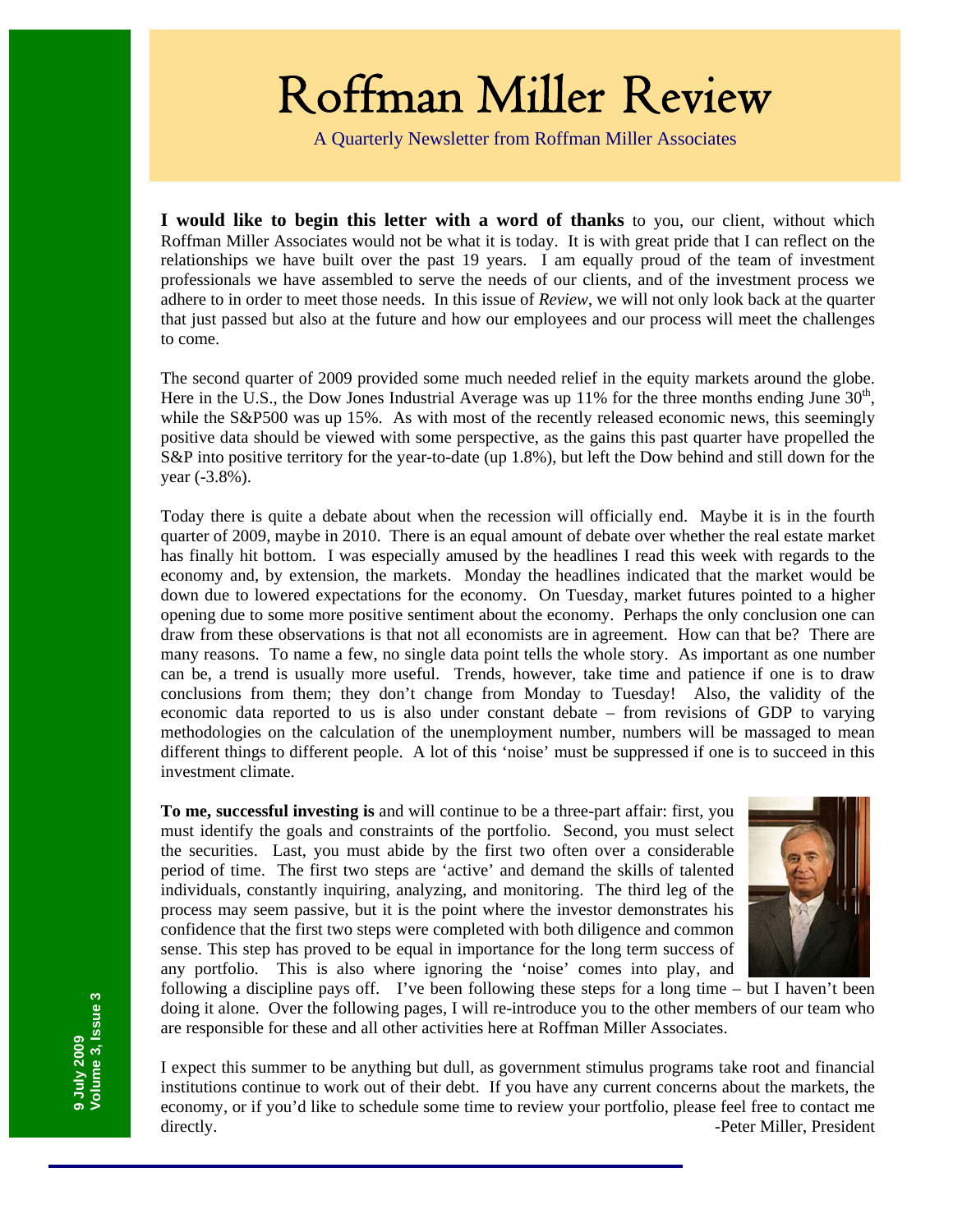# **Our Team**

Our team approach plays a crucial role in the success of our investment process, our client service, and even our emergency and succession plans. Roffman Miller clients can feel confident that someone is always 'minding the shop'



# **Robert Hofmann, CFP Managing Director**

#### Investment Committee Member

Bob came to Roffman Miller in 2004. After beginning his career at Morgan Stanley, Bob joined Charles Schwab as an Investment Specialist in 1996. Within three years, he was promoted to manage the Newtown Pennsylvania office and finished his tenure with Schwab as the manager of the flagship office in Philadelphia. Bob graduated cum laude from Rider University in 1992 with a BS in Finance. As part of the management team, Bob communicates and executes the company vision on a daily basis. Bob is also responsible for new client acquisition. In 1999 he became a Certified Financial Planner (CFP ®) and is currently a member of the Financial Planning Association.



# **Paulette Greenwell, CFA Managing Director, Chief Compliance Officer**

#### Investment Committee Member

Paulette has been with Roffman Miller Associates since 1995. A member of the management team, Paulette also maintains many individual client relationships. Her role as CCO means she is the official record keeper of the firm and is responsible for keeping us up to date with the latest regulatory changes. She earned her Bachelor of Arts Degree in Sociology from Temple University in 1991 and her Masters of Business Administration in Finance from Drexel University in 1994. Paulette earned the right to use the Chartered Financial Analyst Designation in 2003. She is a member of the CFA Institute and the CFA Society of Philadelphia, and lives with her family in Philadelphia.



#### **Mark Frombach, CFA Chief Investment Officer**  Investment Committee Member

Mark joined Roffman Miller Associates in 2006, following seven years at Morgan Stanley. A graduate of Rutgers University with a BS in Electrical Engineering and an MBA in Finance, he spent the first ten years of his career in hands-on industry roles which helped hone his understanding of how large companies actually make decisions. Mark's responsibilities include implementing investment plans for individual clients, oversight of the Roffman Miller investment process, and he also follows the financial sector for our Investment Committee. A native Philadelphian, he now lives with his wife and three children in New Jersey. Mark earned the right to use the Chartered Financial Analyst Designation in 2006. He is a member of the CFA Institute and the CFA Society of Philadelphia.



#### **Lori Blum Investment Manager**

### Investment Committee Member

Lori began her career at Roffman Miller Associates in 1998 as an intern and joined us fulltime upon graduation from West Chester University in 2002. Her primary responsibility is to ensure that decisions made by the investment committee are implemented in client accounts. In addition, she follows the technology sector (and perhaps not coincidentally supervises all IT services at the firm). Lori's long history with the firm has rooted her as an expert in all things operational and technological, and Lori was a key player in developing our firm's disaster recovery plan.



# **F. Tucker Schade Investment Manager**

Investment Committee Member

Tucker joined Roffman Miller Associates in 2004 with years of experience in investment management, sales and consulting. Most recently he was Vice President and Financial Advisor at Morgan Stanley. He held the same title at Bishops & Associates, Inc. in Philadelphia. Today Tucker is responsible for the utility and energy sectors, and plays a vital role in his daily interaction with clients. In his free time, he enjoys spending time with his grandchildren.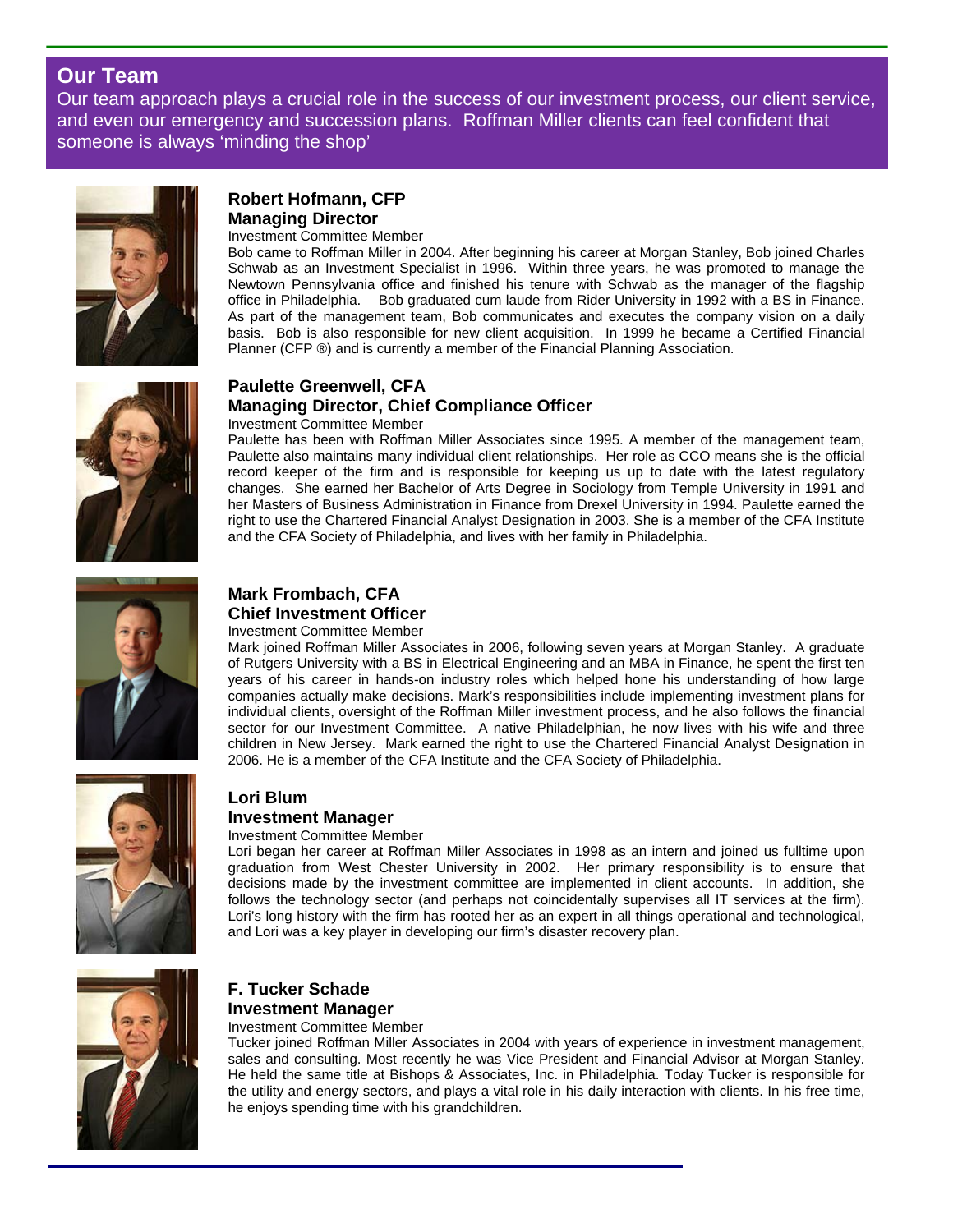# **Individually, we are one drop. Together, we are an ocean.** -Ryunosuke Satoro

# **Susan Arnold Investment Manager**

Investment Committee Member

Susan has been working directly with RMA for a total of three years and has been indirectly involved with the firm for the past 12 years. As one of the portfolio managers, her daily activities include reviewing client accounts, reallocating properly and maintaining relationships with each person to understand their unique situations. Susan also researches the Retail Sector, which includes many shopping trips to the stores of the companies we follow! She lives in East Norriton with her husband Rob and two sons. She also started running this year and has recently completed her longest run over the July 4<sup>th</sup> weekend at 4 miles. Susan is a graduate of Penn State.

#### **Ryan Crooks Investment Manager**

#### Investment Committee Member

Ryan joined RMA in 2007 with extensive fixed income experience from his previous positions and is also the active Treasurer of the Bond Club of Philadelphia. He provides us with daily updates on the bond markets, searches through bond inventory of several institutions and purchases the best bonds we can buy for our clients. Ryan also provides all of the research on the Health Care Sector for our Investment Committee. He recently purchased a house and will moving to the suburbs with his wife Jill and 7 month old daughter Caroline. Ryan holds a BS in Finance from the University of Scranton, and an MBA from Drexel.

# **Jennifer Tinney**

Jennifer joined RMA in 2007 after five years of working with another money management firm. As the operations manager her day includes reconciling our client account statements with Schwab, posting all of the previous days transactions to your accounts, gathering cost basis information and billing. She lives in Philadelphia with her son Alexander and is committed to a healthy lifestyle including working out no less than three days a week. Jen attended Cabrini College where she studied Business Administration.

#### **Tish Lee Human Resources and Accounts Receivable**

Tish has been with Roffman Miller for four years, although she has been a Miller all her life – Tish is Peter Miller's daughter. She handles all employer/employee relations for the office as well as the company bookkeeping. Previously, Tish spent several years as a Recruiting Manager for Engineering and Financial firms in the Delaware Valley. Tish currently lives in West Chester with her husband Mike and three children, Savannah, Gavin and Arden, and is a graduate of West Chester University.

#### **RaRa Souriyamath Administrative Assistant**

RaRa has been working with us for the past five years. While most of our clients have spoken with her over the years, many don't know that RaRa is Laotian. RaRa assists our clients in various ways including most client service issues and assists her colleagues by managing our phone system, our general office needs and our charity work, including Making Strides. She lives in Philadelphia with her husband Sam and two children, and newly adopted puppy named Brady.

# **Operations Manager**